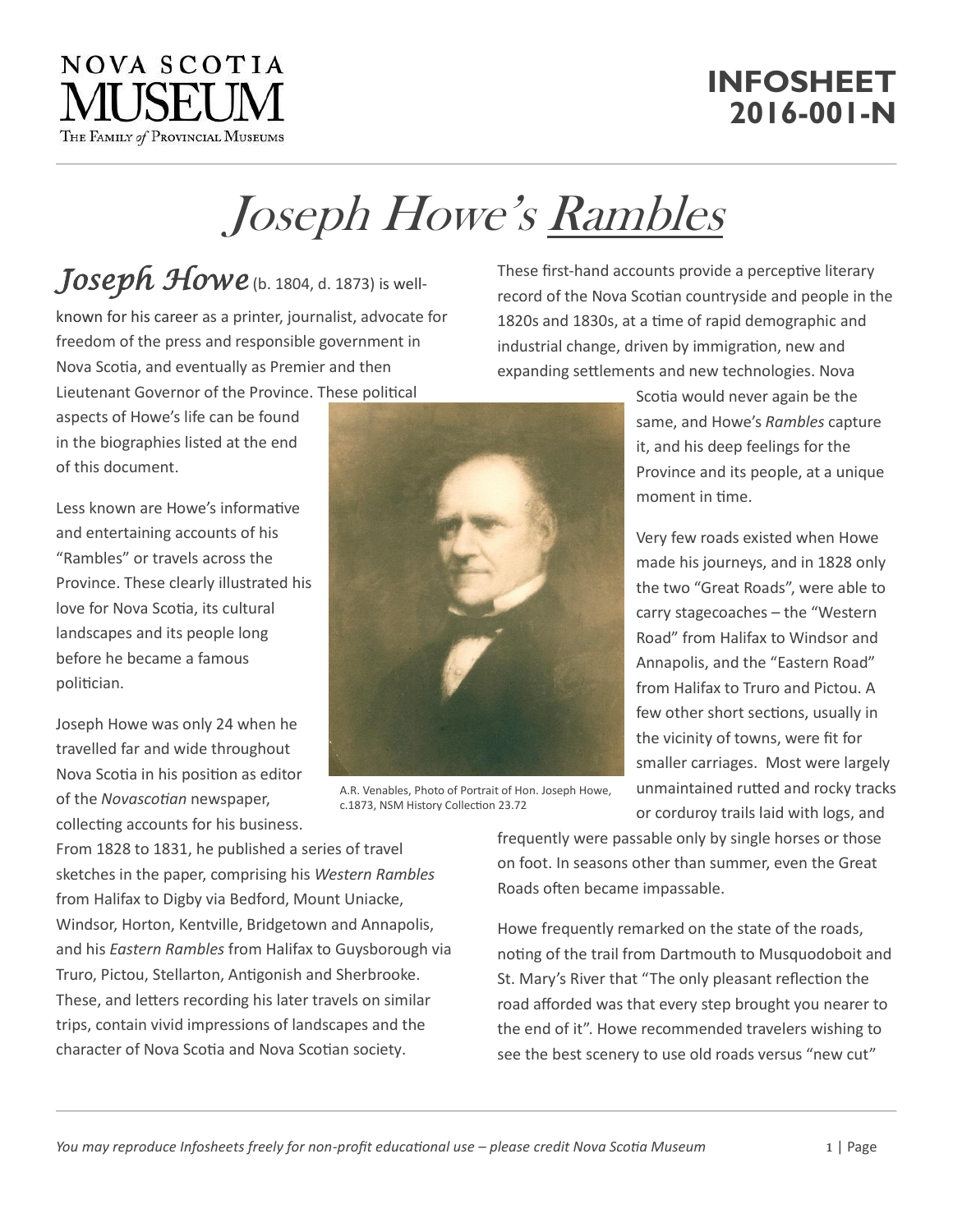*You may reproduce Infosheets freely for non-profit educational use – please credit Nova Scotia Museum* 2 | Page

roads when the former were available – also because the latter tended to be in worse condition.

When Joseph did travel through a scenic region, his literary skills reflected on them with flowery and

romantic rhetoric. Describing the scenery in the Annapolis Valley outside of St. Croix, Howe painted an enchanting picture of the Minas Basin: "Around you the eternal hills are piled up, as though they were intended as a barrier to protect the fertility they enclose, and beyond…is the Basin of Mines, with its islands resting like ornaments on its bosom, and

old Blomidon flinging his stern shadow upon its wave." NSM History Collection 78.145.104

J.E. Woolford, "Cape Blow Me Down", c. 1817, Watercolour,

Howe waxed poetic throughout the *Rambles* on natural beauty and his love for Nova Scotia, but also illustrated the industrial and economic changes taking place in towns and villages such as Sherbrooke. The latter he depicted as "a rough and unsightly cluster of wooden houses", a "creation of the Timber Trade" that, once prosperous, now looked "desolate" due to the effects of the 1827 depression.

But Howe always attempted to cast such observations in a positive light, by indicating ways such communities could become prosperous again – in this case, by shifting to shipbuilding and becoming a mercantile "entrepôt for the supply of the settlers, and an outlet for the produce of the country. Indeed, it must live by its commerce and manufactures, for there is scarcely land around it for a garden."

While Howe's love for Nova Scotia and Nova Scotians is evident throughout the *Rambles*, it is clear that he is also writing from the sometimes stereotypical and prejudiced viewpoint of a privileged nineteenth-century white British Protestant colonial. For example, while Howe subtly denounced religious bigotry and secular ambitions they regard with the highest veneration and respect."

of religious officials of all denominations, he still referred to the Acadians of the Clare region as being part of a "quiet and peaceful race, very industrious and very frugal… governed and controlled by their Priest, whom

> Howe's fairly progressive views on the role of women also are apparent in the *Rambles*. He believed they had far more potential than society was allowing them to achieve:

"I cannot refrain from asking whether you think that nature

intended you for nothing better than lacing your stays, and curling your hair…or did she intend that your lives should be passed in combing children's hair and making pies and pastry…Were your minds not formed for nothing better than this? Is there no pleasing study, no literary or scientific pursuit, that without interfering with or weaning you from your domestic duties, might elevate and enlarge your understandings… we may almost say the future destinies of Nova Scotia are in [women's] hands; and in exact proportion as they are alive to the fact, the intellectual and moral character of the Province must be raised." For an early nineteenth- century Nova Scotian man, such a view was almost radical.

More mixed were Howe's views on African Nova Scotians. These combined socially progressive views with some of the common prejudice of the period. He commented on the frequent sight of African Nova Scotian women on the shores of Bedford Basin, carrying their goods to and from market in Halifax:

"And here too you are sure to encounter a goodly bevy of sable beauties, with their unsophisticated feet, and their wooly heads, adorned…with tubs and baskets of fair dimensions…trudging along with their hearts a great deal

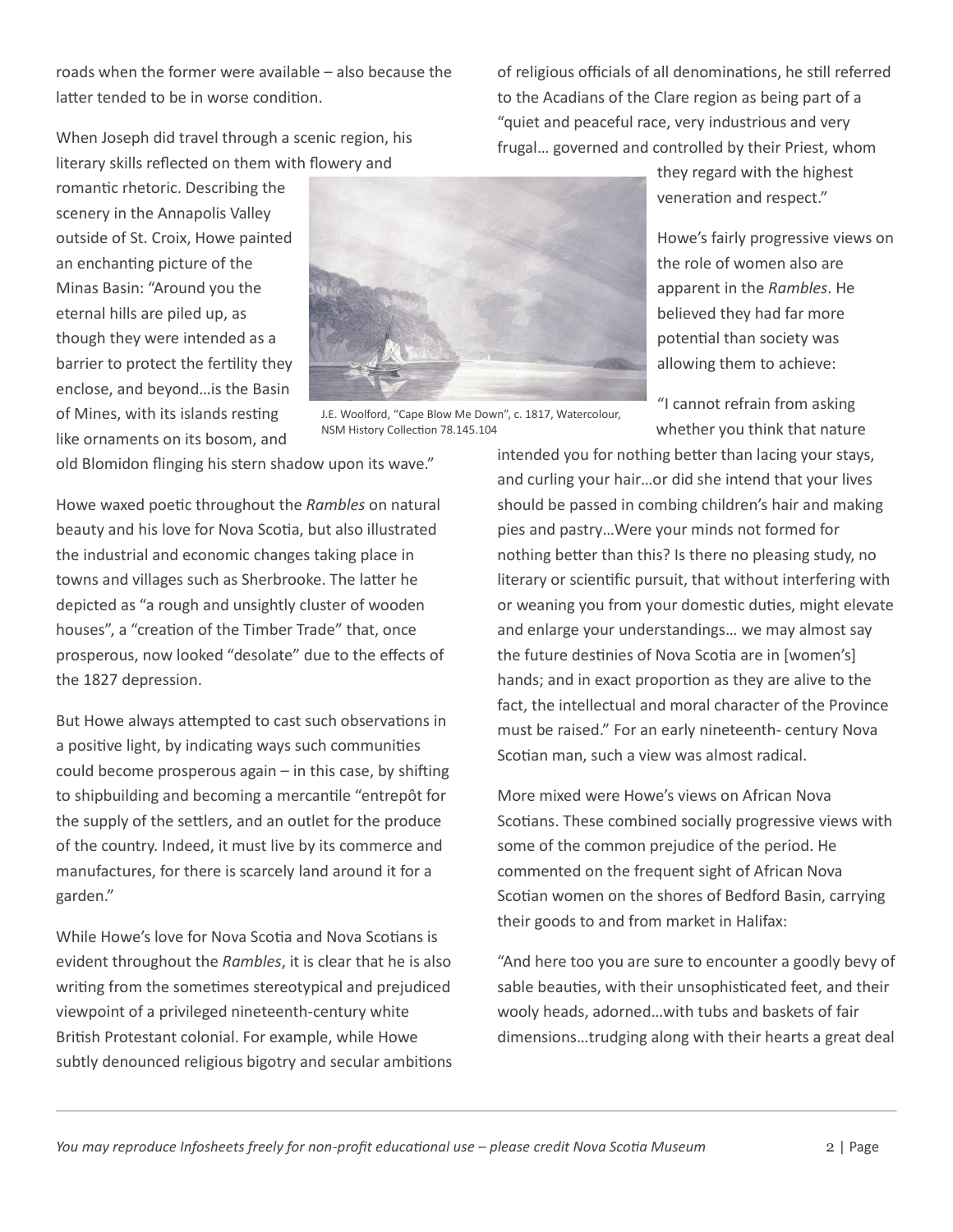intelligence – but there is little in their color to prevent them from eventually becoming as good farmers as your

lighter than their heads, and caring no more for the

In the *Rambles* Howe disagreed with those who argued that the Black Refugees who fled to Nova Scotia following the War of 1812 were "a burthen to the country" and comprised of "rogues and vagabonds". He noted, in a somewhat backhanded manner, that the "immediate descendants of the race" who arrived after the War "may be little better than their parents, as regards industry and

fashionable frivolities of their betters…"

grandchildren…" Howe had at least one elderly black servant, whose cane, a gift from Howe, is in the collection of the Museum.

While Acadians, African Nova Scotians and women are at least mentioned in the *Rambles*, the Mi'kmaq are not. It is often not noted in biographies that Howe served as Nova Scotia's first Commissioner of Indian Affairs between 1842 and 1844, and also as Superintendent of Indian Affairs in the Canadian government after

Confederation, between 1869 and 1873.

In 1841, a petition from the Mi'kmaw chief Louis Benjamin Pominout, speaking on behalf of all the Mi'kmaq of the colony, was received by Queen Victoria, outlining how bad living conditions had become for them:

J.E. Woolford, "Settlement of Sherbrooke on the River St. Mary's", c. 1817, Watercolour, NSM History Collection 78.45.79

Lieutenant Governor Lord Falkland, who knew of Joseph's travels and deep knowledge of the peoples of Nova Scotia. Howe proposed the creation of a Commissioner of Indian Affairs, who would serve as a liaison between Mi'kmaw chiefs and government, in an effort to both improve Mi'kmaw living conditions and to prevent widespread squatting by thousands of new white settlers on reserve lands, particularly in Cape Breton.

In 1842 Howe was the first to be appointed to the new position, which had no salary. His mandate was to "improve" the condition of the Mi'kmaq by furthering efforts towards their cultural assimilation by continuing to settle them on reserve lands for agriculture, while taking various measures to protect those same lands from settler squatters.

In this role Howe again travelled widely, at his own expense, visiting reserves. Howe recommended the setting aside of more lands for the Mi'kmaq, and expressed his concerns over the poor quality of some of the existing reserve lands allocated to them, noting:

> "It is to be regretted that so little judgment has been exercised in the selection of them – the same quantity, if reserved in spots where the soil was good, on navigable streams, or in places where fish was abundant, and game within reach, would now be a valuable resource."

> Howe gave up this post in 1844, regretting that he could no longer

"My people are poor. No

hunting Grounds – No Beaver – no Otter– no nothing. Indians poor – poor for ever. No Store – no Chest – no Clothes. All these woods once ours. Our Fathers possessed them all. Now we cannot cut a Tree to warm our Wigwam in Winter unless the white Man please."

Howe, by then a member of Executive Council and Speaker of the House of Assembly, was consulted by

afford working in an unpaid position. His time in the federal role between 1869 and 1873 was largely spent focused on the Red River Rebellion in Manitoba (1869- 1870), the new Western provinces joining Confederation, and the transfer of provincial reserve lands, such as those in Nova Scotia, to Canada.